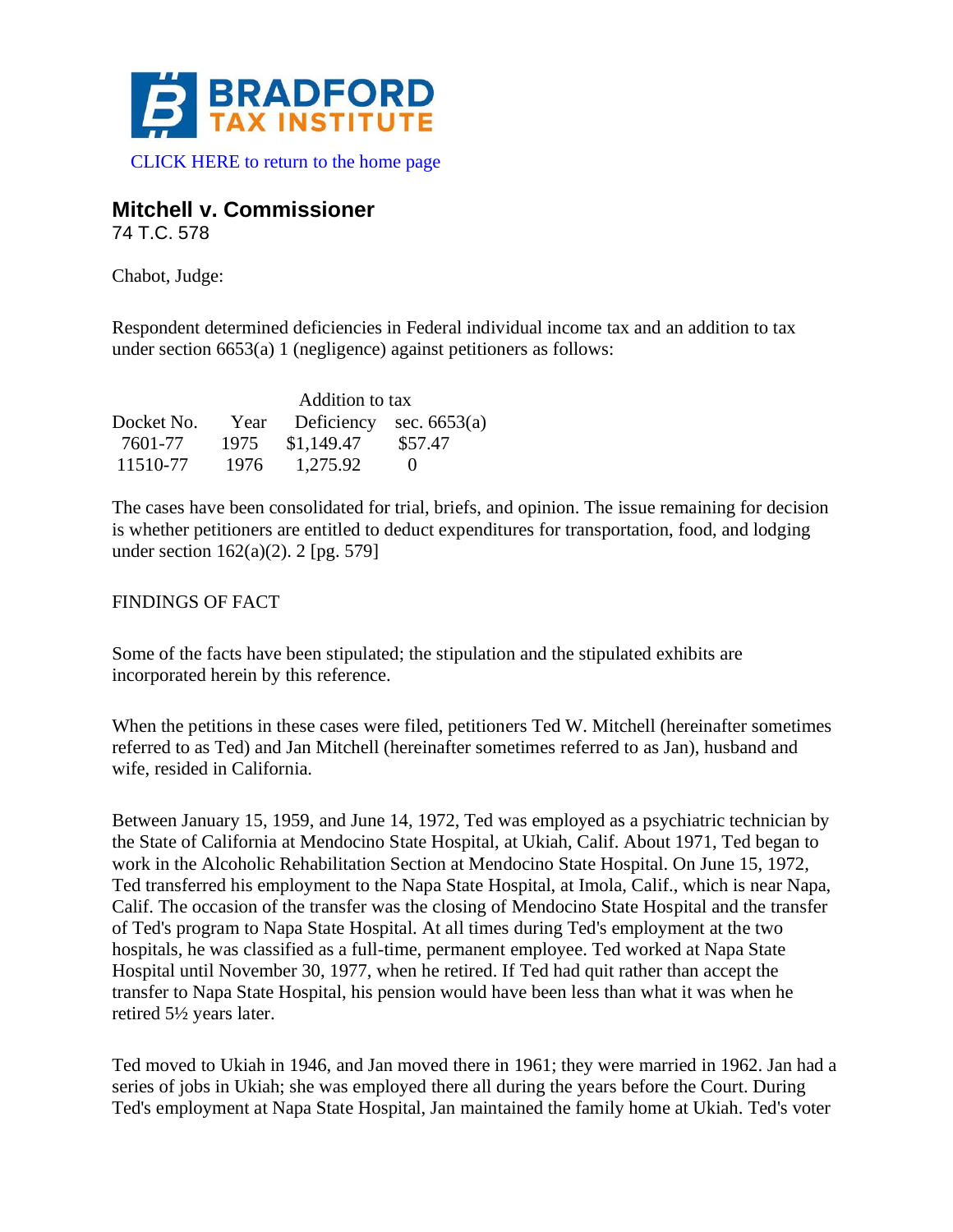registration listed his address as the address of the family home in Ukiah. The Ukiah address also appeared on Ted's driver's license and automobile registration and on petitioners' income tax returns for 1975 and 1976. Ted had no intention of making Napa his permanent home.

Ukiah (and Mendocino State Hospital) are approximately 100 miles from Napa State Hospital. During his employment at Napa State Hospital, Ted lived at Ukiah on weekends and traveled to Napa for the work week. At Napa, he lived in a rented trailer. During 1975 and 1976, Ted had the following living expenses at Napa and travel expenses to and from Napa:

|                                                      | 1975 | 1976     |
|------------------------------------------------------|------|----------|
| Trailer space rental  \$755.00                       |      |          |
| Trailer rental  145.00                               |      |          |
| Food--\$85 per month  1,020.00                       |      |          |
|                                                      |      |          |
| [pg. 580]                                            |      |          |
|                                                      |      |          |
| Insurance on trailer  37.00                          |      |          |
|                                                      |      |          |
|                                                      |      |          |
| Mileage--16,000 miles<2> at standard rate $2,350.00$ |      | 2,350.00 |
|                                                      |      |          |
|                                                      |      |          |
|                                                      |      |          |
| $\{1\}$                                              |      |          |

<1>Details for 1976 are not available, but the parties have stipulated that the 1976 amounts are similar to those for 1975.

<2>The parties have stipulated as to the 100-mile distance between Ukiah and Napa State Hospital and as to the weekly round trips. Even if Ted took no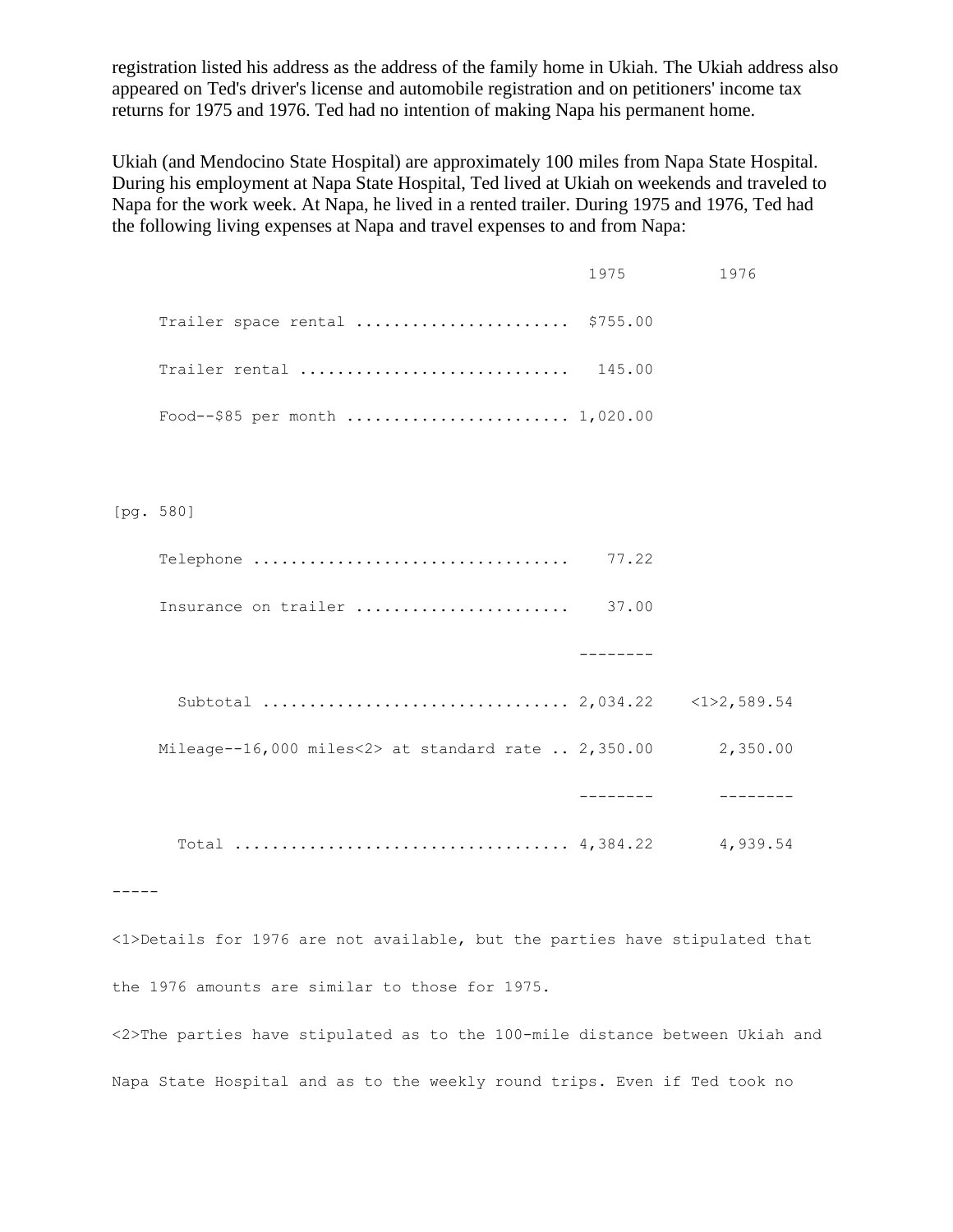vacations, this would appear to result in annual travel of about 10,000 miles. The record includes no explanation of the difference between this figure and the stipulated 16,000 miles of "travel to and from" Napa in each of the years before the Court.

#### **OPINION**

Petitioners maintain that a taxpayer's "tax home" is the taxpayer's residence, at least while the period away from the residence is of temporary duration. Ted's residence was in Ukiah and his stay at Napa State Hospital was temporary, petitioners assert, so Ted's "tax home" was in Ukiah. Respondent's position is that a taxpayer's "tax home" is the taxpayer's principal place of business, unless the employment at a place away from the usual residence is temporary, rather than indefinite. Ted's principal place of business was at Napa State Hospital, and his job there was indefinite, respondent asserts, so Ted's "tax home" was at Napa State Hospital. We agree with respondent.

Personal expenses are not deductible, unless the contrary is "expressly provided" in chapter 1 of the Internal Revenue Code of 1954 (sec. 262). 3 Section  $162(a)(2)$  4 expressly permits a taxpayer to deduct what might otherwise be personal expenses if all the following requirements are met (Commissioner v. Flowers, 326 U.S. 465, 470 (1946)): [pg. 581]

(1) The expense is a traveling expense (this includes such items as transportation fares and food and lodging expenses incurred while traveling);

(2) The expense is incurred while "away from home"; and

(3) The expense is an ordinary and necessary expense incurred in pursuit of a trade or business.

The parties do not appear to dispute that Ted's expenses were paid or were "traveling expenses." Because of our disposition of the "away from home" issue, we need not discuss whether the expenses were "incurred in pursuit of business," an issue to which the parties briefly address themselves.

This Court has held that as a general rule "home," as used in section  $162(a)(2)$ , means the vicinity of the taxpayer's principal place of employment and not where his or her personal residence is located. E.g., Daly v. Commissioner, 72 T.C. 190, 195 (1979), on appeal (4th Cir., Aug. 15, 1979); Foote v. Commissioner, 67 T.C. 1, 4, (1976); Garlock v. Commissioner, 34 T.C. 611, 614 (1960). Since Ted's principal place of employment during the years in issue was at the Napa State Hospital, under the general rule, the vicinity of this hospital was his "tax home."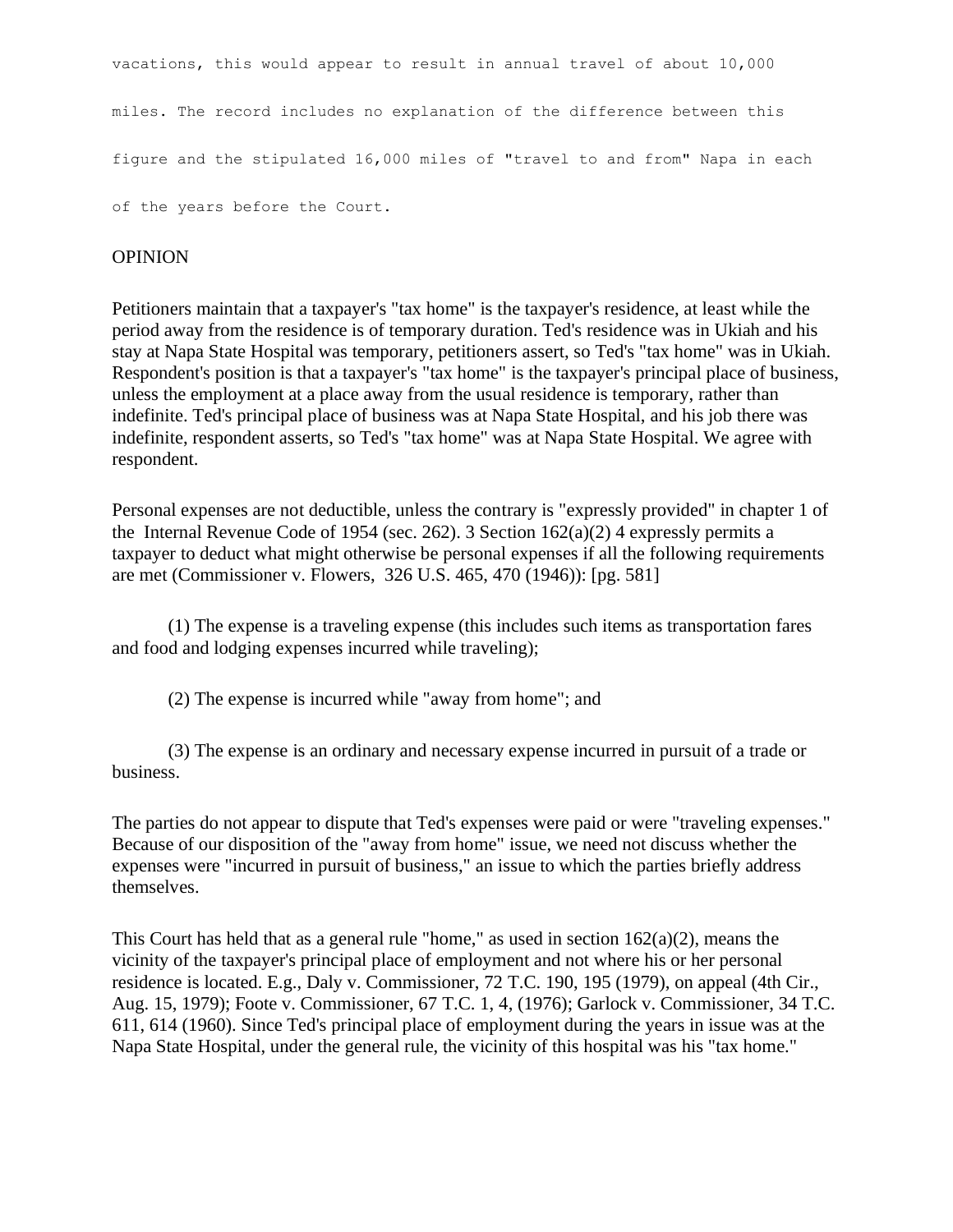Petitioners rely on an exception to the general rule. Under this exception, a taxpayer's personal residence may be the "tax home" if the principal place of business is "temporary," rather than "indefinite." See Peurifoy v. Commissioner, 358 U.S. 59, 60 (1958).

A place of business is a "temporary" place of business if the employment is such that "termination within a short period could be foreseen." Albert v. Commissioner, 13 T.C. 129, 131 (1949). See Michaels v. Commissioner, 53 T.C. 269, 273 (1969). Or, viewed from the other side of the coin, an employment is for an "indefinite," "substantial," or "indeterminate" period of time if "its termination cannot be foreseen within a fixed or reasonably short period of time." Stricker v. Commissioner, 54 T.C. 355, 361 (1970), affd. 438 F.2d 1216 (6th Cir. 1971). "Further, if the employment while away from home, even if temporary in its inception, becomes substantial, indefinite, or indeterminate in duration, the situs of such employment for purposes of the statute becomes the taxpayer's home." Kroll v. Commissioner, 49 T.C. 557, 562 (1968). These are questions of fact (Peurifoy v. Commissioner, 358 U.S. at 60-61), as to which petitioners have the burden of proof (Daly v. Commissioner, 72 T.C. at 197).

At the beginning of the 2-year period before us, Ted had [pg. 582] worked at Napa State Hospital for 2½ years, and by the close of this period, he had been there for 4½ years. After the end of this period, Ted continued to work at Napa State Hospital for most of the next year, until his retirement. The record before us gives us no basis for concluding that Ted foresaw, or could reasonably have been expected to foresee, termination of his employment in the Napa area "within a short period" at any time during the years before the Court. We conclude that the Peurifoy "temporary" exception to the general "tax home" rule does not apply and Ted's "tax home" for 1975 and 1976 was the general vicinity of the Napa State Hospital.

The Court of Appeals for the Ninth Circuit approaches these questions somewhat differently, but we conclude that it would reach the same result in the instant cases.

In Coombs v. Commissioner, 608 F.2d 1269 (9th Cir. 1979), affg. in part and revg. in part 67 T.C. 426 (1976), the Court of Appeals took the opportunity to review its precedents on these questions. The Court of Appeals there stated its position that, "in general, as between various possible 'abodes,' the abode or at least the locale of the abode which is located in the vicinity of the taxpayer's principal place of business or employment, or as close thereto as possible, will be considered the taxpayer's tax home for purposes of the travel expense deduction of section 162(a)(2)." 608 F.2d at 1275. In Wills v. Commissioner, 411 F.2d 537 (9th Cir. 1969), affg. 48 T.C. 308 (1967), a professional baseball player maintained his family home in Spokane, Wash., while employed by the Los Angeles Dodgers. The Court of Appeals noted that Wills had spent only 138 days in Spokane during the first of the years there involved and only 96 days in Spokane during the other year. Despite the fact that Wills earned some portion of his income in Spokane, the Court of Appeals affirmed our holding that Spokane was not Wills' "tax home." 411 F.2d at 539-541. See Coombs v. Commissioner, 608 F.2d at 1275.

On the basis of the stipulations, we conclude that petitioners have not shown that Ted spent more than 2 days out of every 7 at Ukiah. Indeed, Ted's testimony suggests that the ratio might be closer to 2 days out of every 8. The remainder of his time, perhaps 250 days or more each year, was spent by Ted at Napa. Ted's work was at Napa.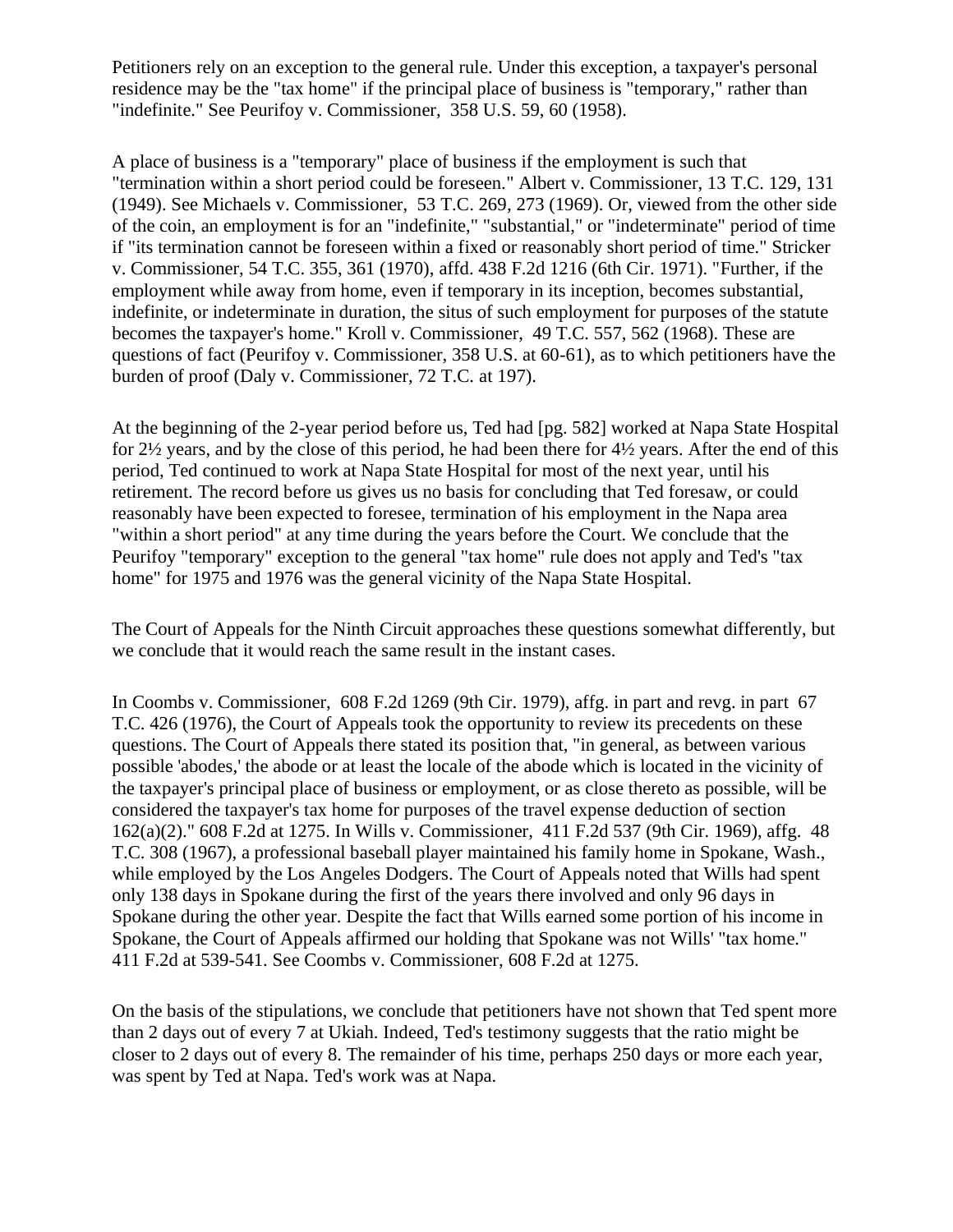Under the tests of Wills and Coombs, we conclude that Ted's [pg. 583]100 or so days a year in Ukiah are not sufficient to establish his abode there as his "tax home"; Ted's abode at Napa would be his "tax home" under the general rule of Wills and Coombs.

The Court of Appeals for the Ninth Circuit has established its own approach to the Peurifoy "temporary" exception to its general "tax home" rule. In Harvey v. Commissioner, 283 F.2d 491 (9th Cir. 1960), revg. 32 T.C. 1368 (1959), the Court of Appeals set forth its rule as follows:

An employee might be said to change his tax home if there is a reasonable probability known to him that he may be employed for a long period of time at his new station. What constitutes "a long period of time" varies with circumstances surrounding each case. If such be the case, it is reasonable to expect him to move his permanent abode to his new station, and thus avoid the double burden that the Congress intended to mitigate. \*\*\* [ 283 F.2d at 495; emphasis in original.]

In Wills v. Commissioner, supra, the Court of Appeals summarized the foregoing Harvey rule; it then set forth its analysis of the facts in Wills as follows: "At the beginning of the period here in question, Wills had completed three successful seasons with the Dodgers and could reasonably expect this employment to continue, as it in fact did for a total period of seven years." 411 F.2d at 541. The Wills court distinguished Harvey as a holding "that the particular taxpayer had not changed his tax home where employment at the new station normally lasted only a few months." Wills v. Commissioner, supra at 541. See Doyle v. Commissioner, 354 F.2d 480 (9th Cir. 1966), affg. a Memorandum Opinion of this Court, 5 in which the Court of Appeals indicated that a 28 month period was sufficiently long to satisfy the Harvey "long period of time" test ( 354 F.2d at 482) and suggested that 9 months might be an appropriate general dividing line ( 354 F.2d at 483 n. 3). See Stricker v. Commissioner, 54 T.C. at 362. See also Marth v. Commissioner, 342 F.2d 417 (9th Cir. 1965), affg. per curiam a Memorandum Opinion of this Court. 6

Petitioners, who have the burden of proof, introduced no evidence concerning Ted's expectations with respect to the duration of his employment at Napa State Hospital. By the start [pg. 584]of 1975, Ted's employment had already lasted 30 months. Petitioners have not shown that, under the Harvey test (as described in Doyle and applied in Wills), Ted did not understand that is was reasonably probable that his employment at Napa State Hospital would be for a long period of time. Nothing in the record suggests that Ted had any reasonable expectations (see Marth v. Commissioner, supra ) other than that it was reasonably probable that this employment would last a long time. We conclude that under the Harvey test, Ted's abode at Napa was his tax home, his decision to retain his home at Ukiah was a personal choice, and his travel expenses between Napa and Ukiah are not deductible. 7

The fact that Jan's Ukiah activities included earning income subject to tax does not affect the deductibility of Ted's expenses in dispute in the instant cases. Daly v. Commissioner, 72 T.C. at 196; Foote v. Commissioner, 67 T.C. at 6-7; Tucker v. Commissioner, 55 T.C. 783, 788 (1971).

On the one disputed issue, we hold for respondent.